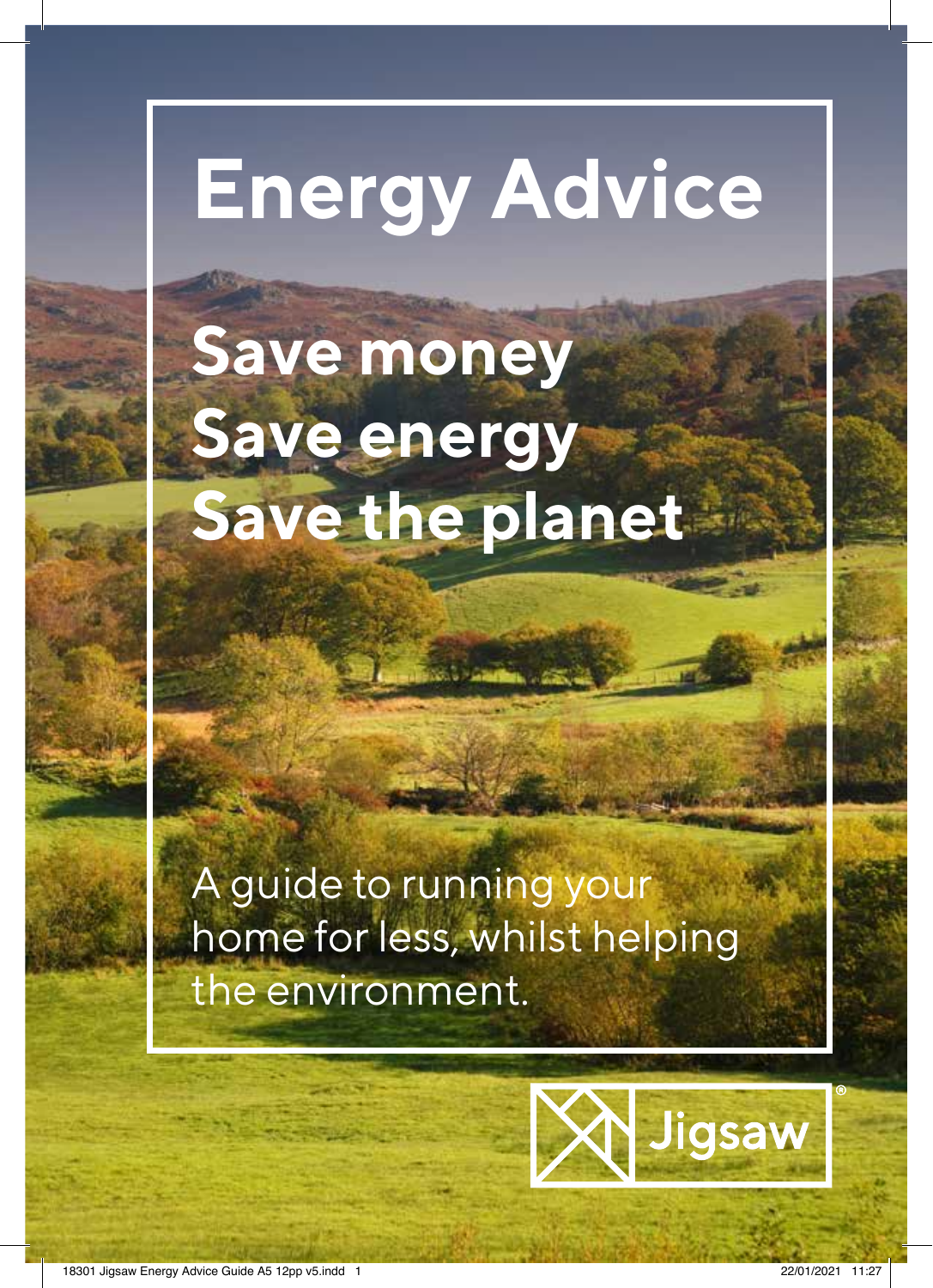### **Your home & global warming**

**The Earth is surrounded by atmosphere which keeps it at a constant temperature. Certain gases released into the atmosphere make it work more like a blanket, trapping heat in. These are known as greenhouse gases.**

Carbon dioxide  $(CO<sub>2</sub>)$  is the most harmful of the greenhouse gases and almost half of the UK's  $CO<sub>2</sub>$ comes from things we do every day. Surprisingly we produce more of it in our homes than when we drive!

As well as reducing carbon emissions and helping the planet, it is estimated that the average household could save up to £300 per year on energy bills by being more energy efficient. All of the tips in this guide cost a small amount or nothing at all and, as energy prices are rising all the time, there's even more money to be saved!



### **Run your home for less**

**A few simple steps could help you run your home for less as well**  as producing fewer harmful CO<sub>2</sub> **emissions. More than half of the energy we use at home is used for heating and hot water.**

- Turn your room thermostat down by just 1°C. This could cut your heating bill by 10%, which is an average saving of £75 per year.
- Close your curtains at night and make sure they are tucked behind the radiators to reduce the amount of heat escaping through
- 15% of heat loss occurs through draughts. Draught proof your window frames, doors, keyholes
- Set heating controls so that your property is only heated when you are in the house.
- If you have adiustable radiator valves. turn radiators down to their lowest setting in unused rooms, but not off.
- Bleed radiators regularly to ensure they are working at maximum efficiency.
- Drying clothes on radiators blocks heat from warming the room and causes condensation. Dry on a clothes horse instead.
- Turn the pressure down on the power shower. A high pressure power shower is a great luxury to have but you'd be surprised how much water they use – sometimes even more than a bath.

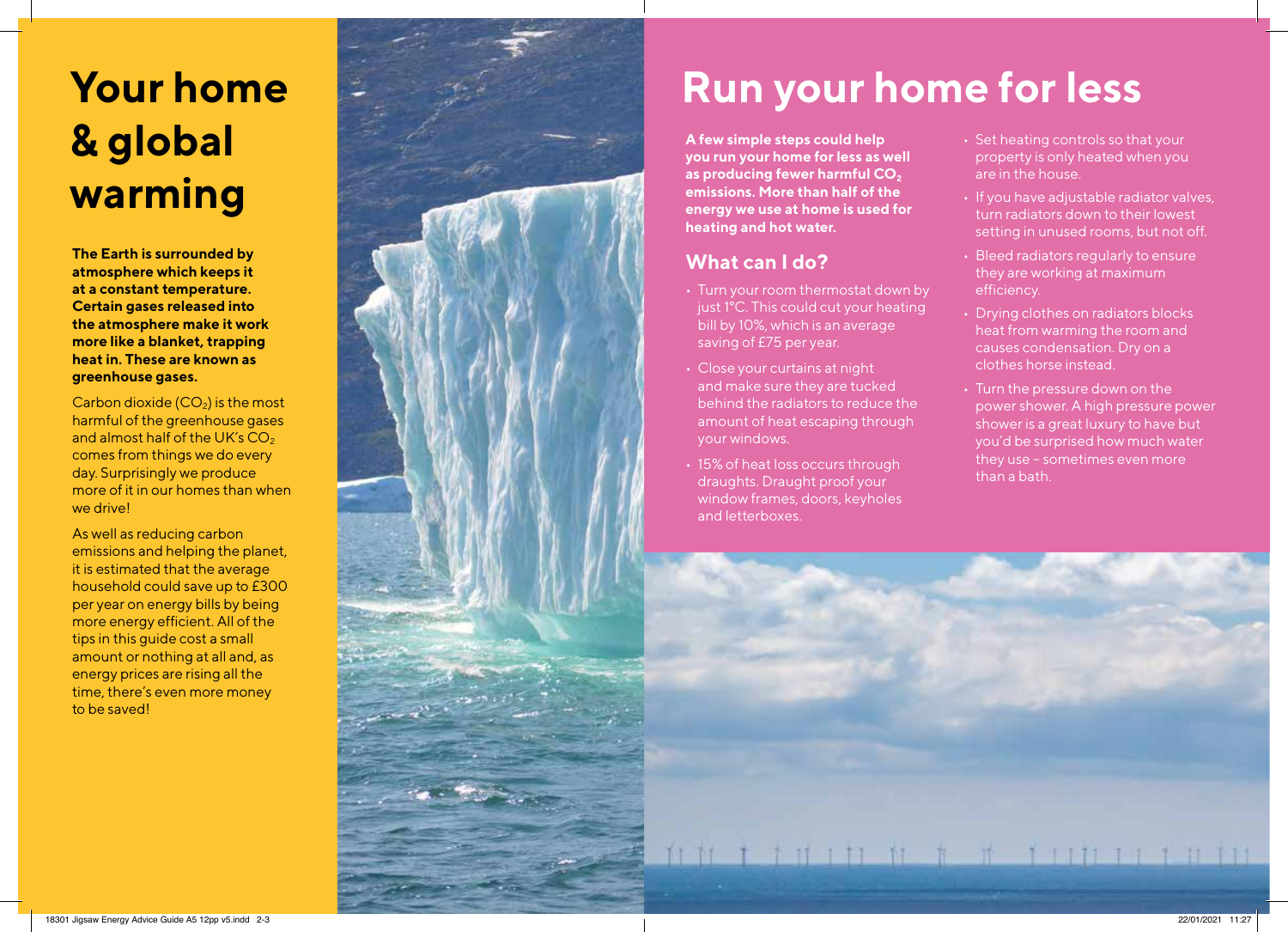### **Electricity & lighting**

**Our homes contain an increasing number of appliances and gadgets, all of which consume electricity – increasing our bills and emissions. Much of this usage is unnecessary and with efficient purchase, use and maintenance we can reduce our bills with minimal effort.**



#### **What can I do?**

- Check you are with the cheapest supplier. Visit the Uswitch website **https://www.uswitch.com/**
- Switching from a 60W bulb to an energy efficient 20W bulb will save you £5-£10 a year on your electricity bill per bulb. Energy efficient bulbs last 10 times longer than regular more money – and they can be recycled making them even more environmentally friendly!
- In the UK we waste £140 million a year by leaving lights on unnecessarily. Remember to turn the lights off when you leave a room; no matter what the kind of bulb you have, this can save you £7.50 a year.
- The average household wastes £37 a year by leaving appliances on standby. This amounts to almost a billion pounds in total in the UK. Turn things off at the charged, especially overnight.
- Make sure pans are on the right size hob or you could waste up to 40% of the heat, and keep lids on to decrease cooking time and reduce condensation.
- Most people overfill the kettle. Boiling the right amount is one of the easiest ways to cut your energy usage and you could save as much as £25 per year.

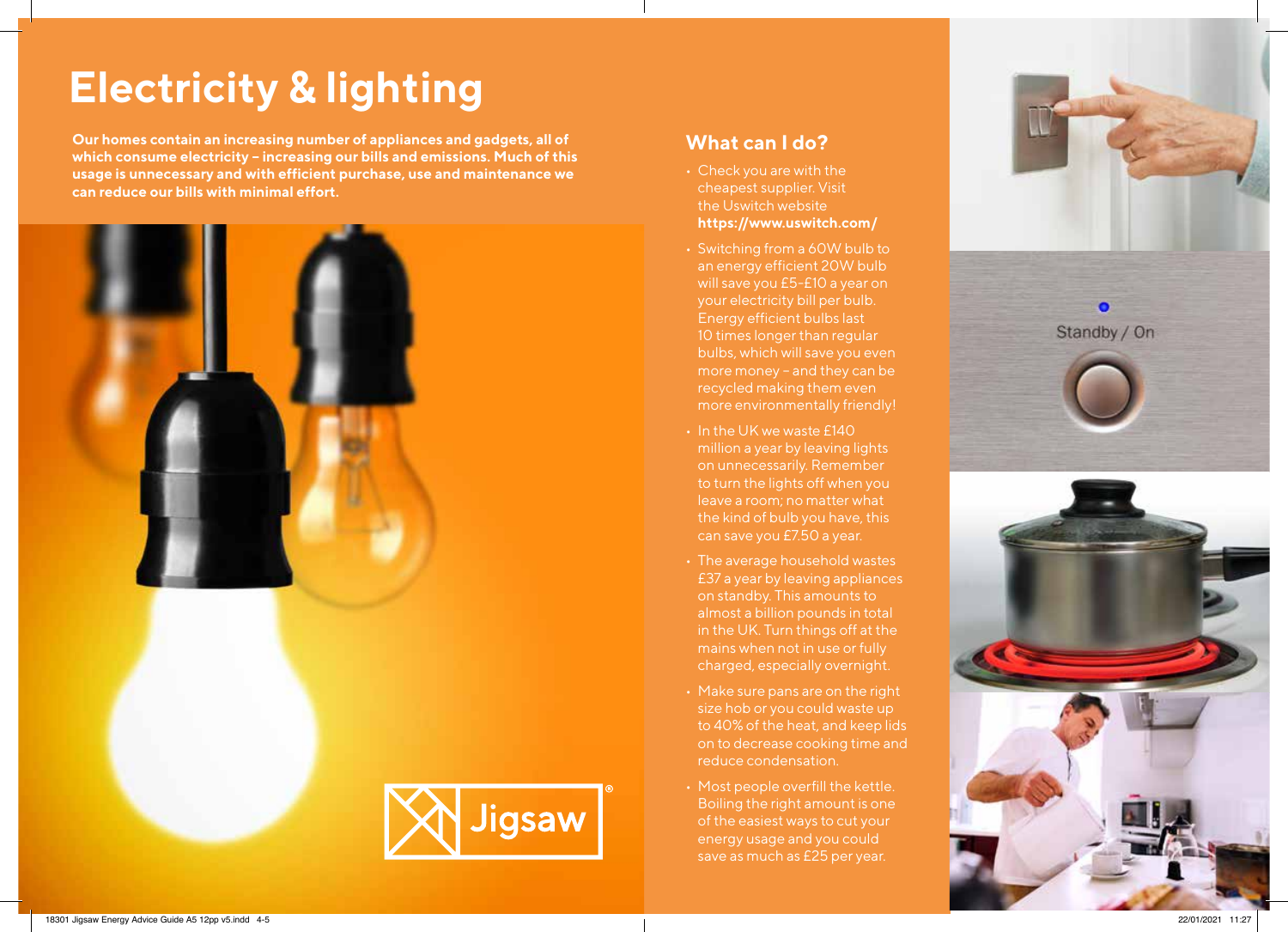

- Laptop computers use 5 -10 times less energy than desktops.
- Look for appliances with the highest efficiency rating A++ and the energy saving recommended logo. The EU energy label rates products from A++ (the most efficient) to G (the least efficient) and by law the label must be shown on all refrigeration and laundry appliances and dishwashers. An use less than seven pence worth of electricity per cycle and save on the amount of water used.
- Limit washing machine cycles to full loads, this is much more efficient than doing two half loads, even when using half load settings.
- The dryer is one of the most energy intensive appliances in the home. If you must use it, spin or dry clothes as much as it less.
- Defrost freezers regularly and keep them full. If your freezer is not full, then putting newspaper or carrier bags in the gaps saves money by reducing the air space.
- Keep your fridge/freezer at the correct temperature. This is 2°C to 3°C for a fridge and -15°C for a freezer.

### **Water**

**The average person uses 150 litres of water per day for hygiene, drinking, washing and flushing.** 

**The energy used in transporting and treating water is energy intensive and generates significant carbon emissions.**

**Climate change leaves the UK at an increased risk of droughts and water shortages so it is important that we are not wasteful with this vital resource.**

### **What can I do?**

• If you have a water cylinder you should turn it to 60°C. This is hot enough to kill any harmful bacteria and heat your water sufficiently. If the temperature is any higher it is a waste of energy and there is an increased risk of scalding.

- Avoid letting taps run when brushing your teeth or shaving. 10 minutes of running water a day would waste 22,000 litres per year at a cost of £30.
- A dripping tap can waste 140 litres a week – almost enough to fill two baths. Get leaks fixed; report them to our Jigsaw Connect team on **0300 111 1144**.
- Washing the car with a hose can use 15 times as much water as using a bucket.
- Short showers use much less water than baths.
- Bottled water has a carbon footprint 1,000 times higher than tap water.
- Let the dishwasher do the dirty work. Avoid pre-rinsing the dishes in hot water. Save water and energy by just scraping the dishes before they go in.

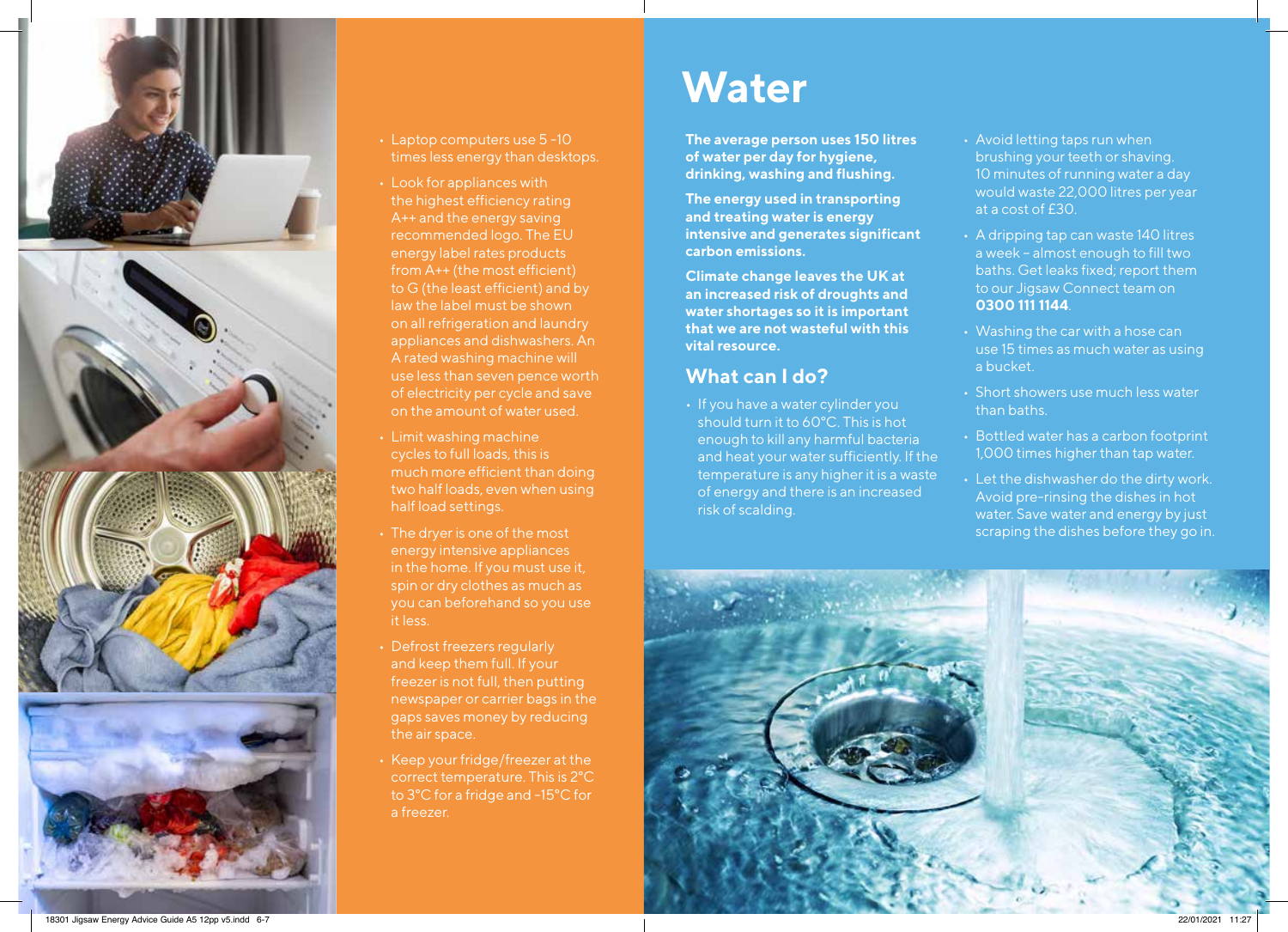### **Food & shopping**

**We can save money on our food budget by reducing waste. You might be surprised at the level of emissions generated by the food you eat.**

**Where your food is sourced, the amount of packaging, how you purchase it and how you dispose of waste all has an impact on its carbon footprint.**

#### **What can I do?**

- If you do cook too much, make use of leftovers and store them in airtight containers. See recipe ideas at **www. lovefoodhatewaste.com/recipes**.
- If you have garden space you could try growing your own. Put your garden to work and save money. Even if you don't have a garden you could still grow foods such as beetroot, radish and lettuce on your windowsill.

**We use around 10 billion plastic bags a year in the UK. Most of these are not recycled and each bag takes approximately 1,000 years to degrade. More than a million birds and hundreds of thousands of mammals and turtles die every year from eating or getting entangled in plastic.**

### **What can I do?**

- Re-using bags reduces the number of plastic bags that end up in landfill, in the oceans and as litter.
- Much of our food comes with excessive plastic packaging that damages the environment; buy loose alternatives if possible.
- Compost your food waste. This will provide a free fertiliser for your garden and reduce landfill waste.
- Buying food that is in season is usually cheaper, tastes better and has travelled fewer miles.

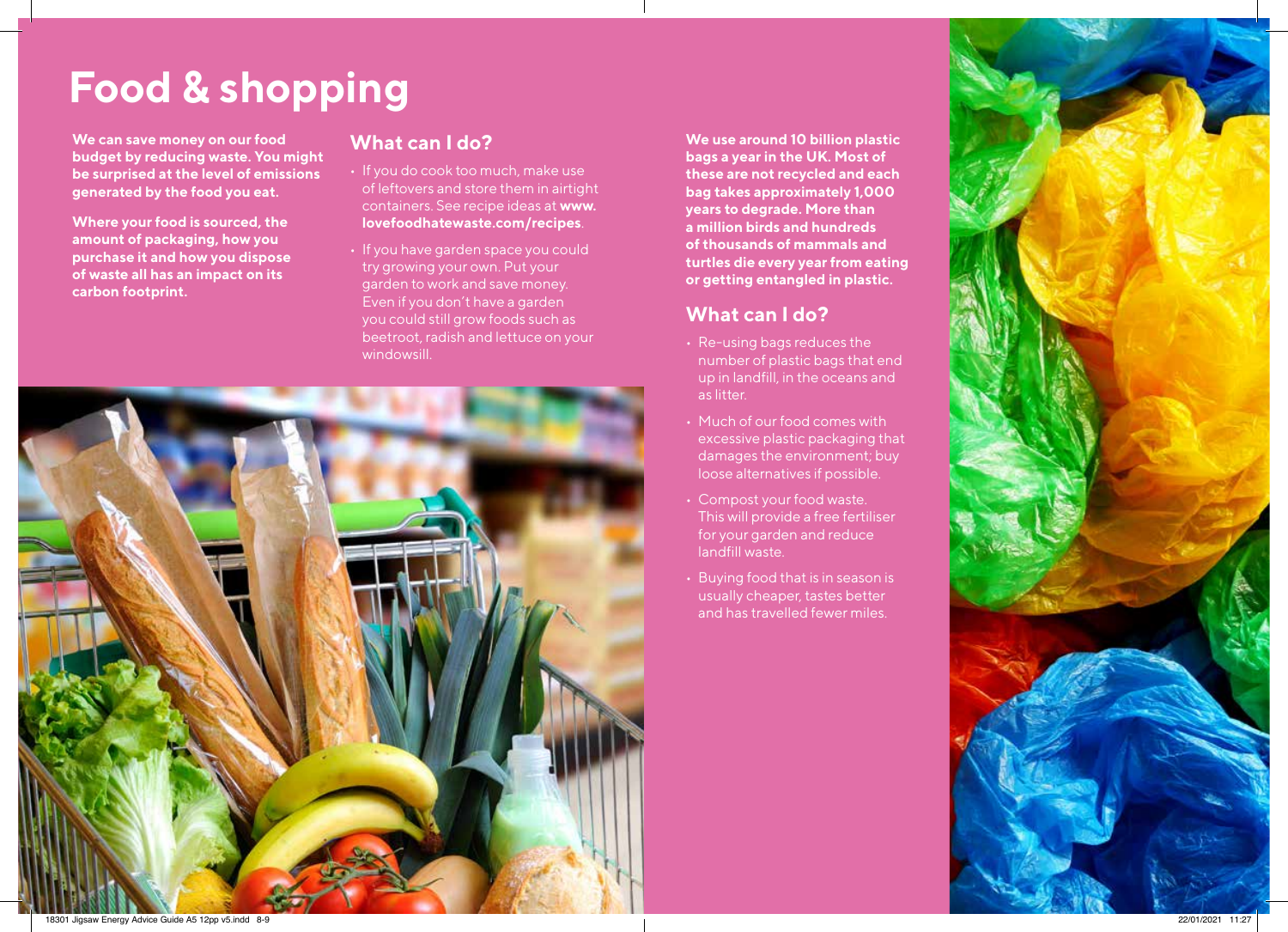### **Transport**

**Transport is the biggest source of personal emissions for many people, especially if you drive, or fly regularly. Your driving style can have a big impact on fuel consumption and therefore what you spend on fuel.**

### **What can I do?**

- Driving at 50mph uses 30% less fuel than at 70 mph.
- It is thought that the average driver could save approximately 10% on fuel by driving more efficiently. You can do this by accelerating gently, driving more smoothly and changing into the highest appropriate gear as soon as you can. For maximum efficiency this is when the engine is revving at around 2,000 rpm in a diesel car or around 2,500 rpm in a petrol car.
- Removing excess weight if not needed e.g. a roof rack will reduce your fuel consumption.
- Make sure your tyres are inflated to the right pressure and balanced; this will save fuel and reduce wear and tear.
- Car sharing is an easy way of reducing your emissions and fuel costs. You can find car buddies using **www.liftshare.com/uk**
- Cycle! Cycling for 30 minutes a day can increase your life span by four years.



### **Re-use & recycle**

**Recycling reduces the Carbon footprint of your waste and promotes wider environmental benefits. Every year in the UK, we send around 23 million tonnes of household waste to landfill, 60% of which could be recycled.**

**Landfills are particularly bad sources of greenhouse emissions because waste is buried, which causes it to break down and release methane, which is 33 times more potent than carbon dioxide.**

**In addition to what you might typically expect to be recycled e.g. paper, glass and aluminium, lots of other unwanted items can also be recycled from fridges to furniture.**

### **What can I do?**

- The average person receives 19kg of junk mail a year. To opt out of unsolicited direct mailing lists, register with the Mailing Preference Service at www.mpsonline.org.uk, or by phone on **0845 703 4599**, or write to them at MPS, Freepost, London, W1E 0ZT
- Recycling has never been easier. Recycle at home using your recycling bins or communal facilities.
- Donate unwanted clothes to friends family or charity if they are in reasonable condition.
- Short showers use much less water than baths.